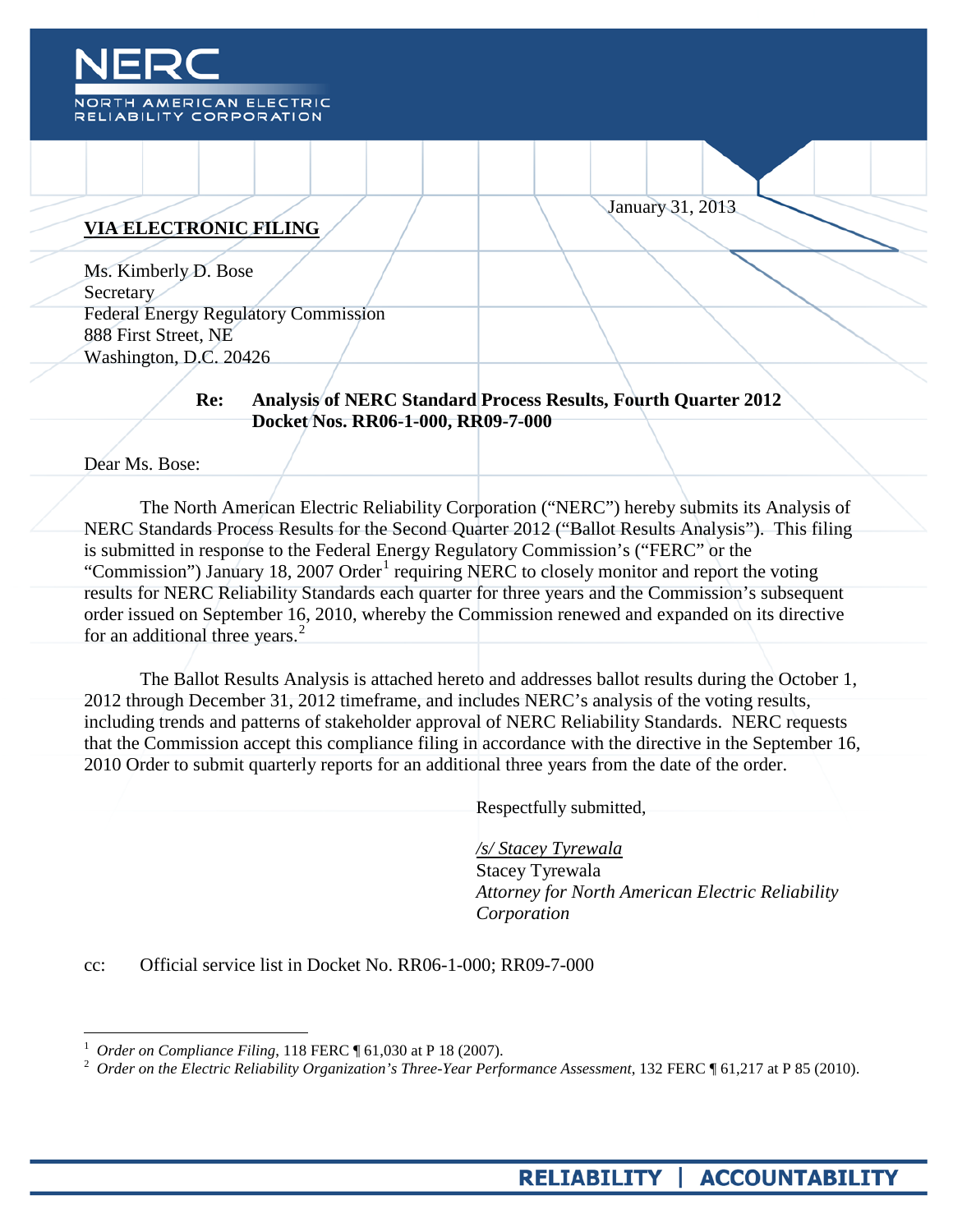

# **Analysis of NERC Standards Process Results**

Fourth Quarter 2012

January 31, 2013



**3353 Peachtree Road NE Suite 600, North Tower Atlanta, GA 30326 404-446-2560 | www.nerc.com**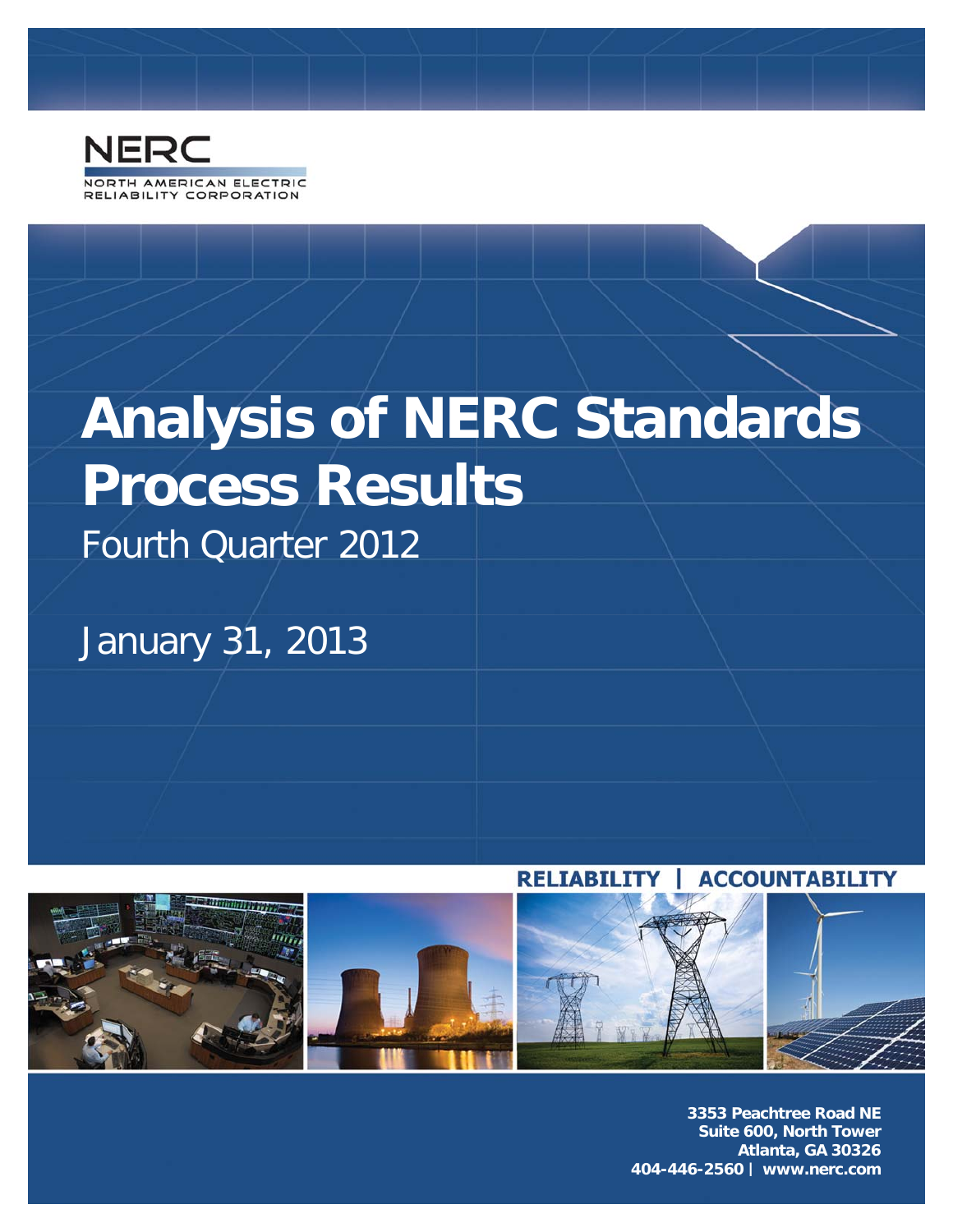## **Table of Contents**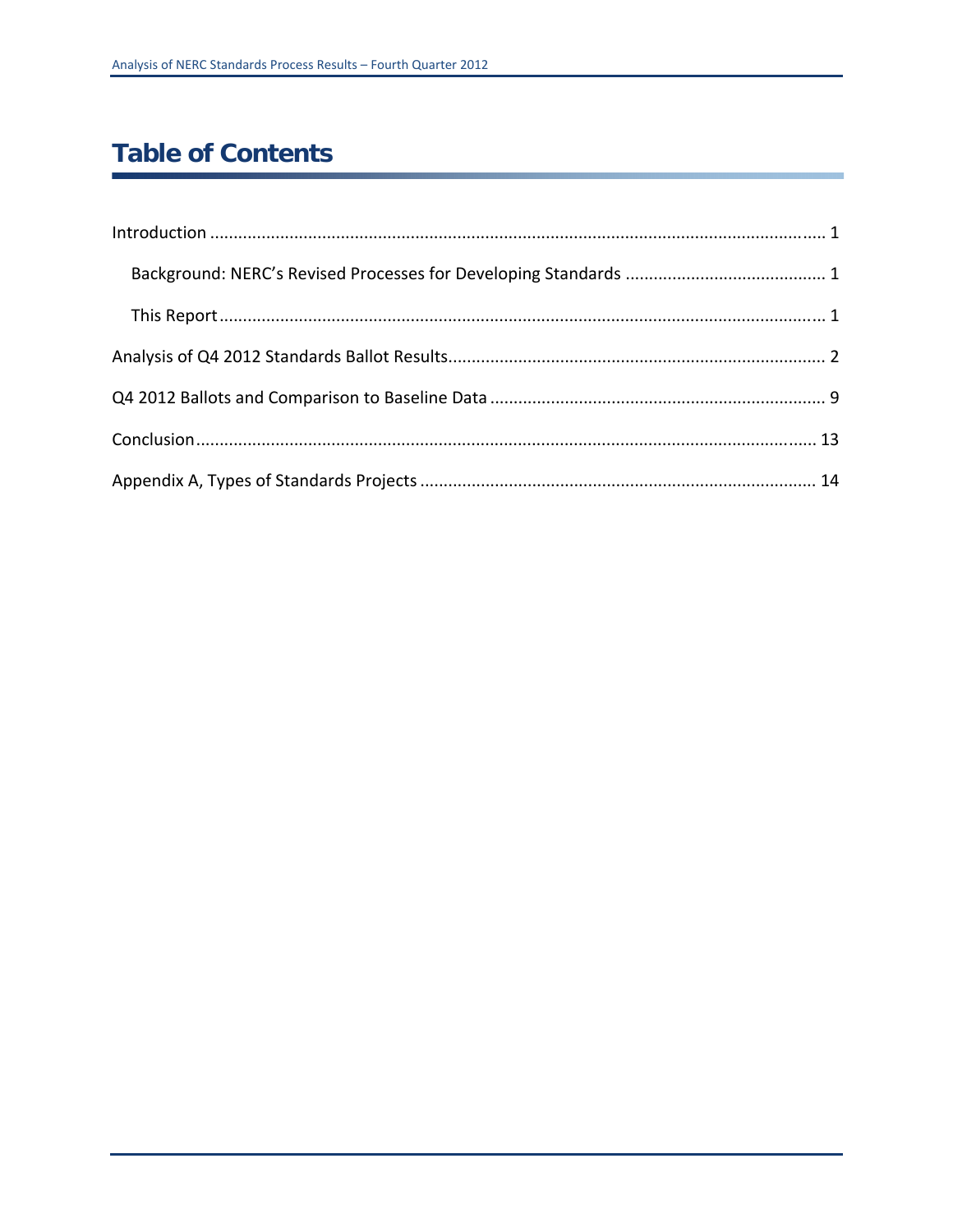## **Introduction**

#### **Background: NERC's Processes for Developing Standards**

NERC develops Reliability Standards in accordance with Section 300 of its Rules of Procedure and the NERC *Standard Processes Manual*, which is included as Appendix 3A to the NERC Rules of Procedure.1 The current *Standard Processes Manual* ("SPM") was approved by the Federal Energy Regulatory Commission ("FERC" or the "Commission") in September 2010<sup>2</sup> and amended in August 2011. $3$  NERC is in the midst of changes to its standard development processes, and is using the experience gained through implementing the SPM and earlier versions of NERC's standard development process to foster the success of future changes.

Many of the standards projects currently in development either were initiated under the predecessor processes and continued under the SPM, or were initiated under the SPM but have not yet been completed.

#### **This Report**

This report is responsive to directives from FERC directing NERC to monitor, analyze, and report on the results of its standards development process.<sup>4</sup>

At the end of each calendar quarter, NERC updates this report by incorporating results from the most recent calendar quarter, to monitor and report progress on improvements to various aspects of the standards development process. The first section of this report provides an overview and analysis of ballots conducted during the fourth quarter of 2012. The second section compares timelines for the projects balloted in the fourth quarter of 2012 against baselines provided in the report filed on January 31, 2011, based on the time required to complete each phase of standards development. The comparison to the historical baselines is responsive to the Commission's directive to analyze the time required to complete each phase of the standards development process. NERC staff and the Standards Committee use this analysis to monitor successes and to identify opportunities for improvements.

<sup>&</sup>lt;sup>1</sup> NERC's Rules of Procedure are available at: http://www.nerc.com/page.php?cid=1|8|169.

<sup>2</sup> *Order Approving Petition and Directing Compliance Filing*, <sup>132</sup> FERC ¶ FERC 61,200 (2010).

*<sup>3</sup> Letter Order Approving Standard Processes Compliance Filing* (August 25, 2011).

 $^4$  See Order on Compliance Filing, 118 FERC ¶ 61,030 (2007). See also, Order on the Electric Reliability Organization's Three-Year Performance *Assessment,* 132 FERC ¶ 61,217 at P 85 (September 16, 2010) ("Three‐Year Assessment Order"). Specifically, the Three‐Year Assessment Order directed NERC to analyze:

<sup>(</sup>i) the time required to complete projects (excluding urgent action projects);

<sup>(</sup>ii) the time required to complete projects initiated in response to NERC's urgent action progress (including whether or not a permanent fix was implemented within the sunset period); and

<sup>(</sup>iii) the time required to complete projects in response to Commission directives. The analysis should include data on the time required for each stage of the process. For example, the analysis should document the time required to move a proposed Reliability Standard from a Standards Authorization Request to the NERC Board, and then to the Commission.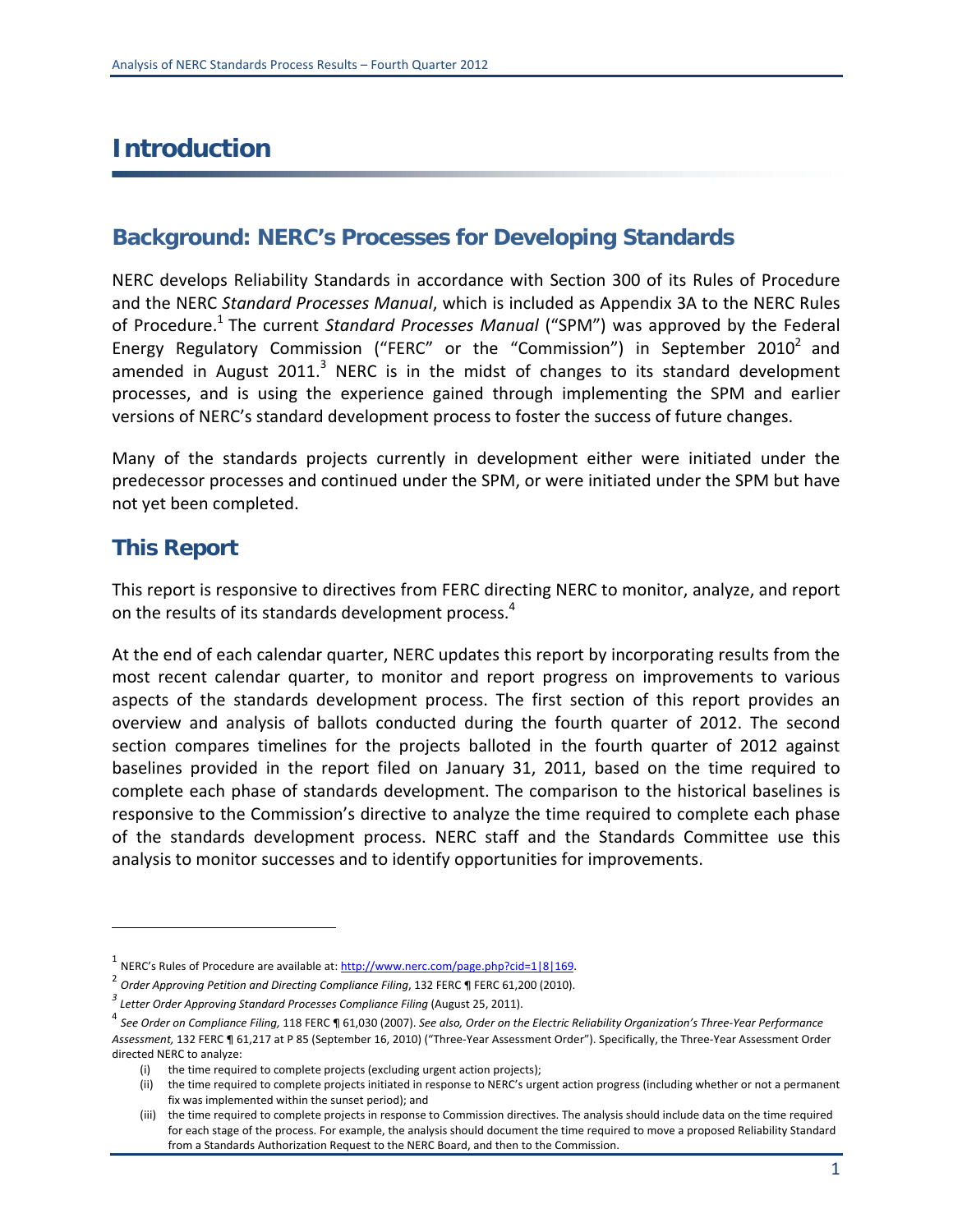## **Analysis of Q4 2012 Standards Ballot Results**

From October 1, 2012 through December 31, 2012, NERC conducted ballots of 22 standards, three interpretations, 19 new or revised definitions, and one project that proposed retirements of requirements in 22 standards. NERC also conducted 10 non‐binding polls of Violation Risk Factors (VRFs) and Violation Severity Levels (VSLs), along with one non‐binding poll for a set of revisions to outstanding VRFs and VSLs in 29 standards.

Seven projects (encompassing 17 standards, one interpretation, and revisions to outstanding VRFs and VSLs in 29 standards) include standards that have completed the technical input and stakeholder consensus phase in the fourth quarter of 2012.

Of those, 11 standards were adopted by the Board in November 2012 and are pending regulatory filing: PRC‐005‐2 (developed under Project 2007‐17) and 10 CIP Version 5 Standards (CIP‐002‐5 through CIP‐009‐5, CIP‐010‐1, and CIP‐011‐1, developed under Project 2008‐06). Another standard, EOP‐004‐2 (developed under Project 2009‐01), was also adopted by the Board in November 2012 and was filed with FERC in December 2012.

An interpretation to BAL‐002‐0 R4 and R5 (developed under Project 2009‐19) was also approved by the Board in November 2012 and is pending regulatory filing. The revisions to outstanding VRFs and VSLs were approved by the Board in December 2012 and will also be filed with applicable regulatory authorities in 2013.

Five standards balloted during the fourth quarter 2012 have completed recirculation ballot and are pending Board approval: MOD‐025‐2, MOD‐026‐1, MOD‐027‐1, and PRC‐019‐1 (developed under Project 2007‐09), and BAL‐003‐1 (developed under Project 2007‐12).

Seven projects balloted during the fourth quarter of 2012 (encompassing five standards, two interpretations, and the 22‐standard Paragraph 81 requirement retirement project) were ongoing at the end of the quarter.

Table 1 summarizes these ballot events. A complete record for each project is available on NERC's website on the Ballot Results webpage.<sup>5</sup>

<sup>&</sup>lt;sup>5</sup> The Ballot Results webpage is available at: **https://standards.nerc.net/Ballots.aspx**.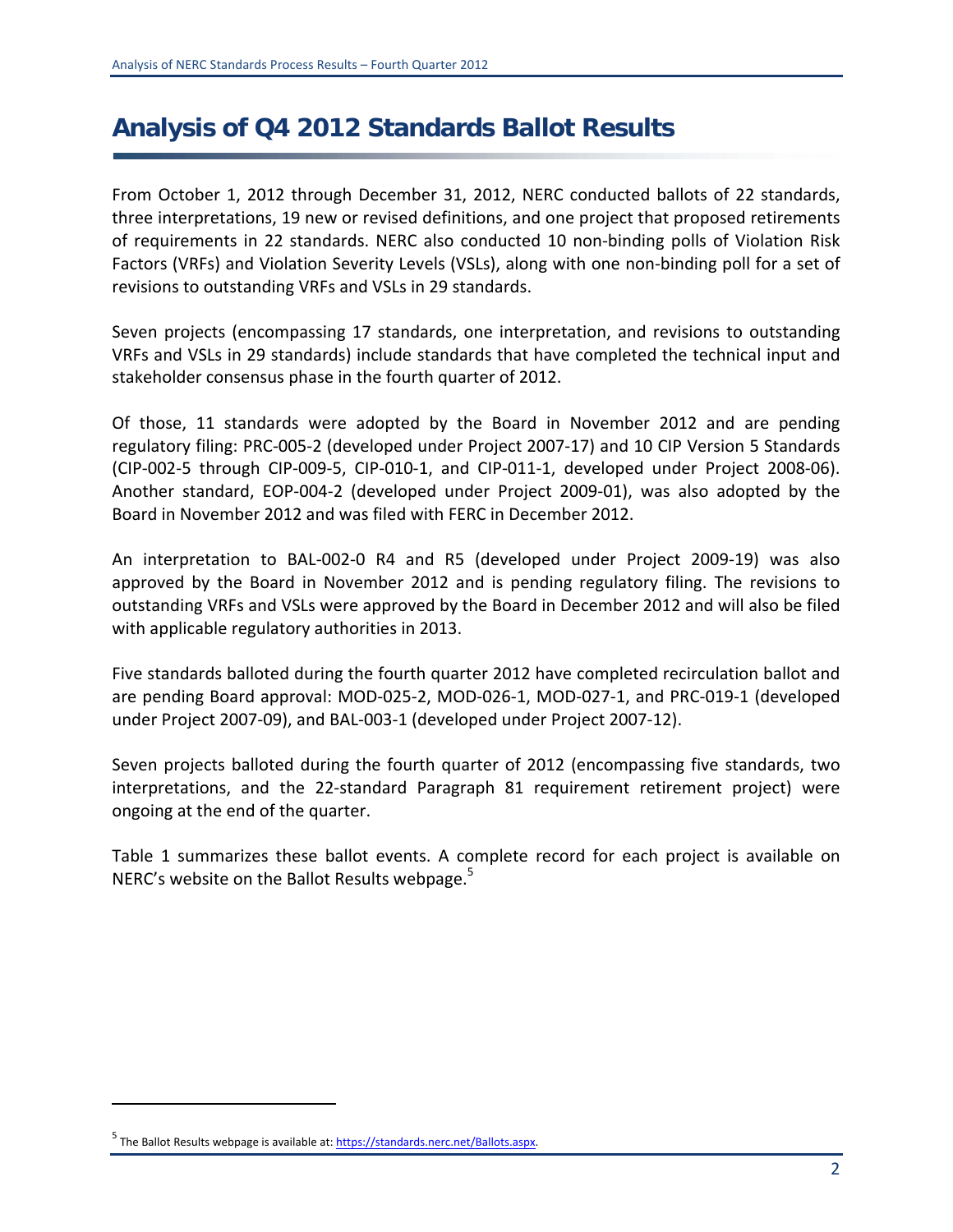| Project Type <sup>6</sup> | <b>Project Number &amp; Name</b>                              | <b>Q4 Ballot Events</b>                                                                                                                                                                                                                                      | <b>Status</b>                                                                                                         |
|---------------------------|---------------------------------------------------------------|--------------------------------------------------------------------------------------------------------------------------------------------------------------------------------------------------------------------------------------------------------------|-----------------------------------------------------------------------------------------------------------------------|
| <b>New</b>                | 2007-02 Operating<br>Personnel<br>Communications<br>Protocols | Successive ballot and<br>non-binding poll of<br>VRFs and VSLs for<br>one standard (COM-<br>$003-1)$                                                                                                                                                          | Ongoing                                                                                                               |
| <b>New</b>                | 2007-06 System<br><b>Protection Coordination</b>              | Successive ballot and<br>non-binding poll of<br>VRFs and VSLs for<br>one standard (PRC-<br>$027-1)$                                                                                                                                                          | Ongoing                                                                                                               |
| <b>Revision</b>           | 2007-09 Generator<br>Verification                             | Successive ballot of<br>one standard (PRC-<br>024-1); successive<br>and recirculation<br>ballots of four<br>additional standards<br>(MOD-025-2, MOD-<br>026-1, MOD-027-1,<br>PRC-019-1); non-<br>binding polls of VRFs<br>and VSLs for all five<br>standards | Four standards will<br>be presented to<br>the Board in<br>February 2013;<br>development of<br>PRC-024-1 is<br>ongoing |
| <b>Revision</b>           | 2007-12 Frequency<br>Response                                 | Successive and<br>recirculation ballot of<br>one standard (BAL-<br>003-1); one non-<br>binding poll of VRFs<br>and VSLs                                                                                                                                      | Will be presented<br>to the Board in<br>February 2013                                                                 |
| <b>Revision</b>           | 2007-17 Protection<br>System Maintenance &<br><b>Testing</b>  | <b>Recirculation ballot</b><br>of one standard (PRC-<br>$005-2)$                                                                                                                                                                                             | Adopted by NERC<br>Board in<br>November 2012;<br>pending regulatory<br>filing                                         |
| <b>Revision</b>           | 2008-06 Cyber Security                                        | Successive and                                                                                                                                                                                                                                               | Adopted by NERC<br>Board in                                                                                           |

#### **Table 1**

 $6$  Appendix A to this report provides a brief description of each type of standards project.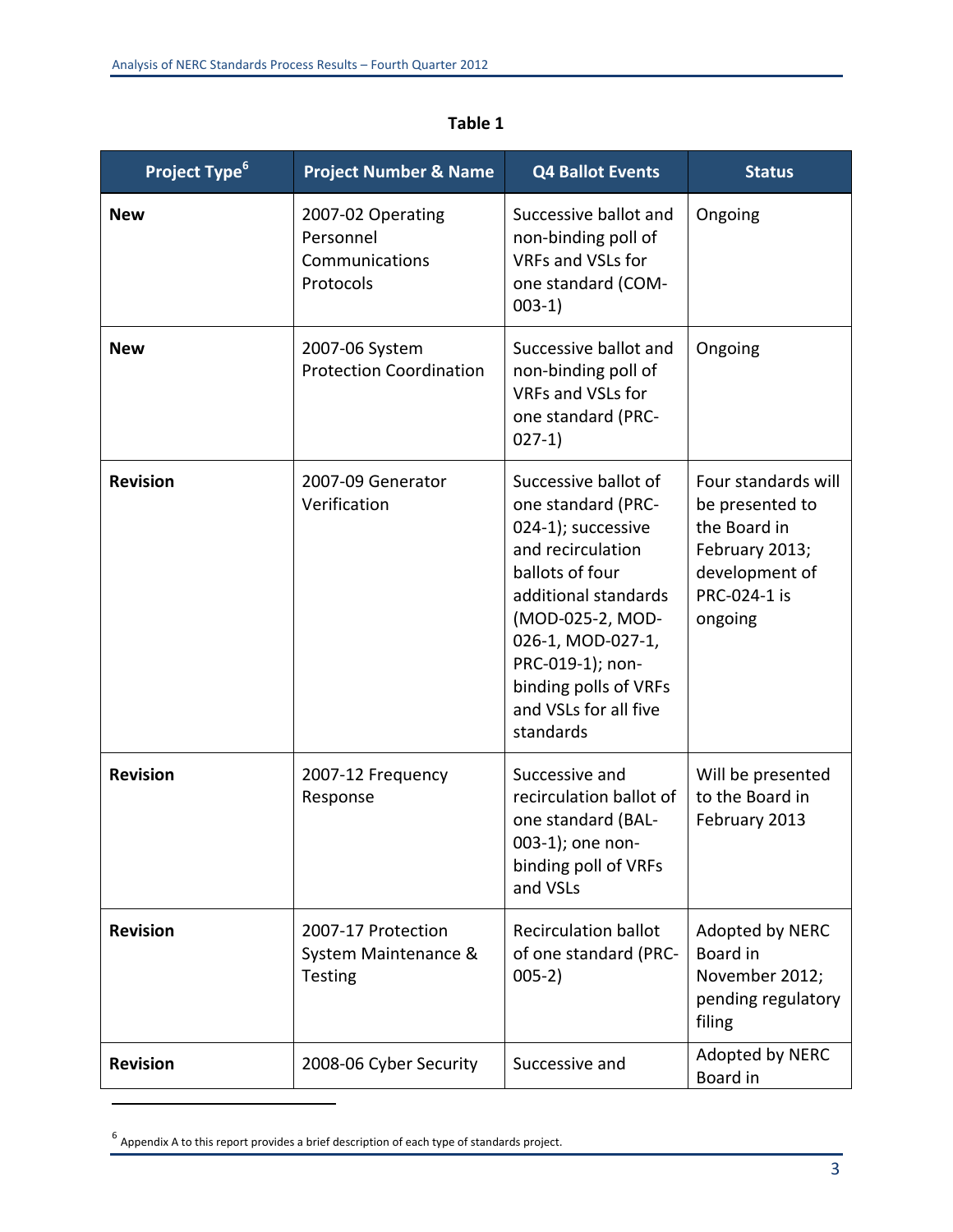| <b>Project Type</b> <sup>6</sup> | <b>Project Number &amp; Name</b>                                                            | <b>Q4 Ballot Events</b>                                                                                                                                                                            | <b>Status</b>                                                                        |
|----------------------------------|---------------------------------------------------------------------------------------------|----------------------------------------------------------------------------------------------------------------------------------------------------------------------------------------------------|--------------------------------------------------------------------------------------|
|                                  | Order 706 (CIP Version 5)                                                                   | recirculation ballots<br>of ten standards (CIP-<br>002-5 through CIP-<br>009-5, CIP-010-1, and<br>CIP-011-1) and 19<br>new or revised<br>definitions; one non-<br>binding poll of VRFs<br>and VSLs | November 2012;<br>pending regulatory<br>filing                                       |
| <b>Revision</b>                  | 2009-01 Disturbance and<br>Sabotage Reporting                                               | <b>Recirculation ballot</b><br>and non-binding poll<br>of VRFs and VSLs for<br>one standard (EOP-<br>$004-2)$                                                                                      | Adopted by NERC<br>Board in<br>November 2012;<br>filed with FERC in<br>December 2012 |
| <b>Revision</b>                  | 2010-11 TPL footnote b                                                                      | Initial ballot of two<br>standards (TPL-001-<br>2a and TPL-002-1c) <sup>7</sup>                                                                                                                    | Ongoing                                                                              |
| <b>Revision</b>                  | 2013-02 Paragraph 81                                                                        | Initial ballot of<br>retirements to<br>requirements in 22<br>standards                                                                                                                             | Ongoing                                                                              |
| <b>Revision</b>                  | <b>Revisions to Outstanding</b><br><b>VRFs and VSLs</b>                                     | Non-binding poll of<br>revisions to a set of<br>outstanding VRFs and<br>VSLs in 29 standards                                                                                                       | Adopted by NERC<br><b>Board in December</b><br>2012; pending<br>regulatory filing    |
| Interpretation                   | 2009-19 Interpretation of<br>BAL-002-0 R4 and R5 by<br><b>NWPP Reserve Sharing</b><br>Group | <b>Recirculation ballot</b><br>of one interpretation                                                                                                                                               | Adopted by NERC<br>Board in<br>November 2012;<br>pending regulatory<br>filing        |
| Interpretation                   | 2012-INT-02<br>Interpretation of TPL-<br>003-0a and TPL-004-0 for                           | Initial ballot of one<br>interpretation                                                                                                                                                            | Ongoing                                                                              |

 $7$  When work was initiated to revise the footnote in response to the Commission's remand order, these standards were numbered as TPL-001-2a and TPL‐002‐1c. This numbering is inconsistent with NERC's Standards Numbering Convention, posted at http://www.nerc.com/files/NERC\_Standards\_Numbering\_Convention\_2009Sept14.pdf. The numbering was corrected prior to the recirculation ballot to conform to the Numbering Convention. The correct numbers are TPL‐001‐3 and TPL‐002‐2b.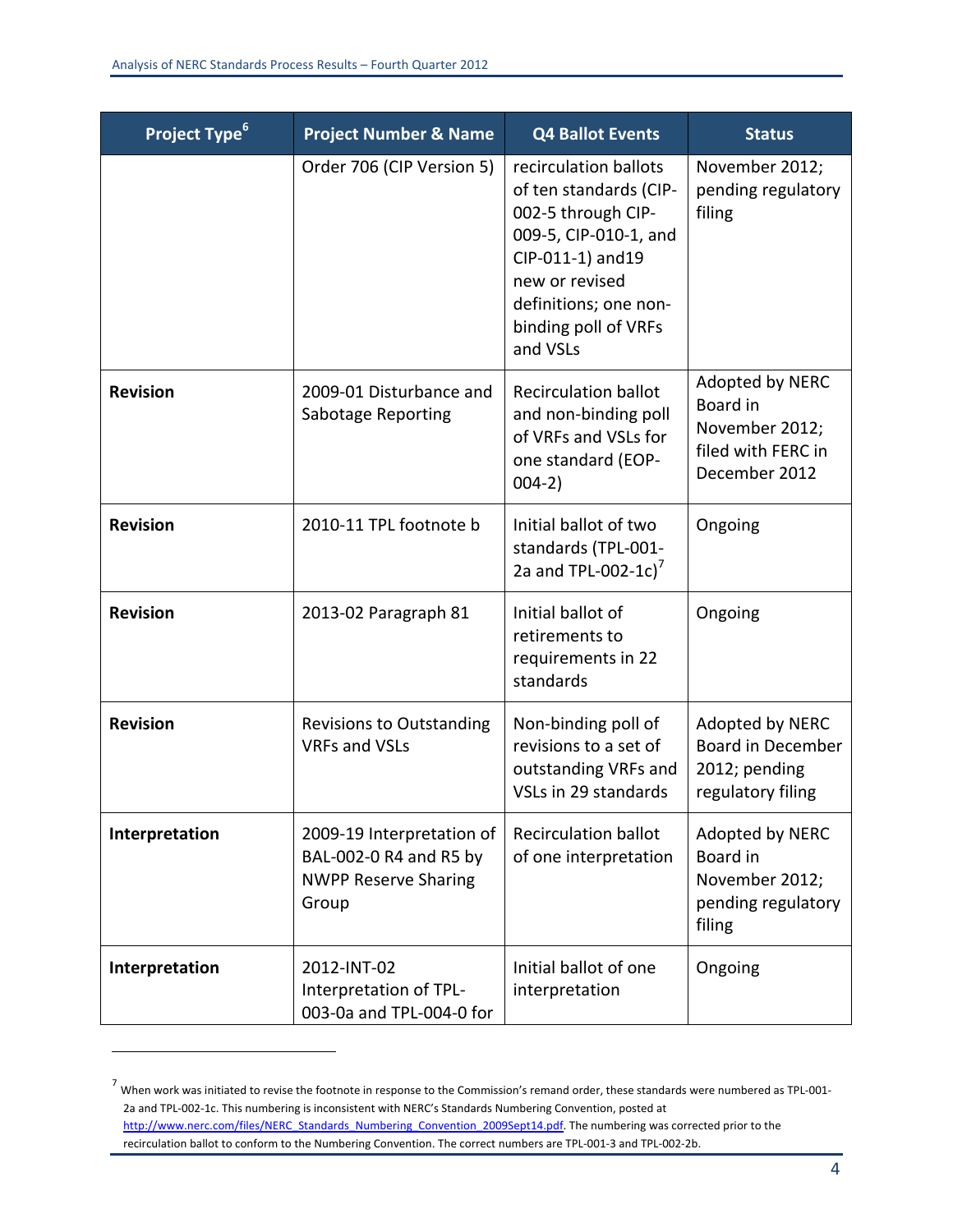| Project Type <sup>6</sup> | <b>Project Number &amp; Name</b>                       | <b>Q4 Ballot Events</b>                 | <b>Status</b> |
|---------------------------|--------------------------------------------------------|-----------------------------------------|---------------|
|                           | <b>SPCS</b>                                            |                                         |               |
| Interpretation            | 2012-INT-05<br>Interpretation of CIP-<br>002-3 for OGE | Initial ballot of one<br>interpretation | Ongoing       |

Additional detail for the 13 projects that had standards balloted in the fourth quarter of 2012 is provided below. With the exception of Paragraph 81 and Revisions to Outstanding VRFs and VSLs, for each project involving multiple standards, separate ballots were conducted for each standard. NERC has adopted the practice of balloting each standard individually because this approach provides drafting teams with more specific information about which standards require additional development work to reach consensus.

Ballots were conducted in the fourth quarter of 2012 for the following projects:

- **Project 2007‐02 Operating Personnel Communications Protocols**: This project proposes to remove Requirement R4 from COM‐001‐1 and Requirement R2 from COM‐002‐3 for inclusion in a new standard, COM‐003‐1, to address part of Blackout Recommendation No. 26 and issues in FERC Order 693. A successive ballot of COM‐003‐1 achieved a high quorum of over 76 percent and weighted segment approval of over 53 percent. The associated non‐binding poll for the VRFs and VSLs achieved a quorum of 77 percent and an approval rating of 58 percent. Work to revise the standard in response to stakeholder comments is ongoing.
- **Project 2007‐06 System Protection Coordination:** PRC‐027‐1 is a results‐based standard to coordinate Protection Systems utilized to protect Interconnected Elements, such that those Protection Systems remove from service only those Elements required to isolate Faults, while meeting the System performance specified within requirements established in other approved NERC Reliability Standards. This standard incorporates and enhances the coordination aspects of Requirements R3 and R4 from PRC‐001‐1 (now R2 and R3 of PRC‐001‐2). A successive ballot of PRC‐027‐1 received a high quorum of over 76 percent and weighted segment of approval of 33 percent. The associated non‐binding poll for the VRFs and VSLs achieved a quorum of 76 percent and an approval rating of 35 percent. Work to revise the standard in response to stakeholder comments and successive ballot is ongoing.
- **Project 2007‐09 Generator Verification:** Project 2007‐09 incorporates revisions to two existing standards (MOD‐024‐1 and MOD‐025‐1 were incorporated into the proposed MOD‐025‐2), and the development of four new standards (MOD‐026‐1, MOD‐027‐1, PRC‐019‐1, and PRC‐024‐1), in order to (1) ensure that generators will not trip off‐line during specified voltage and frequency excursions or as a result of improper coordination between generator protective relays and generator voltage regulator controls and limit functions (such coordination will include the generating unit's capabilities); and (2) ensure that generator models accurately reflect the generator's capabilities and operating characteristics. All five standards being revised or developed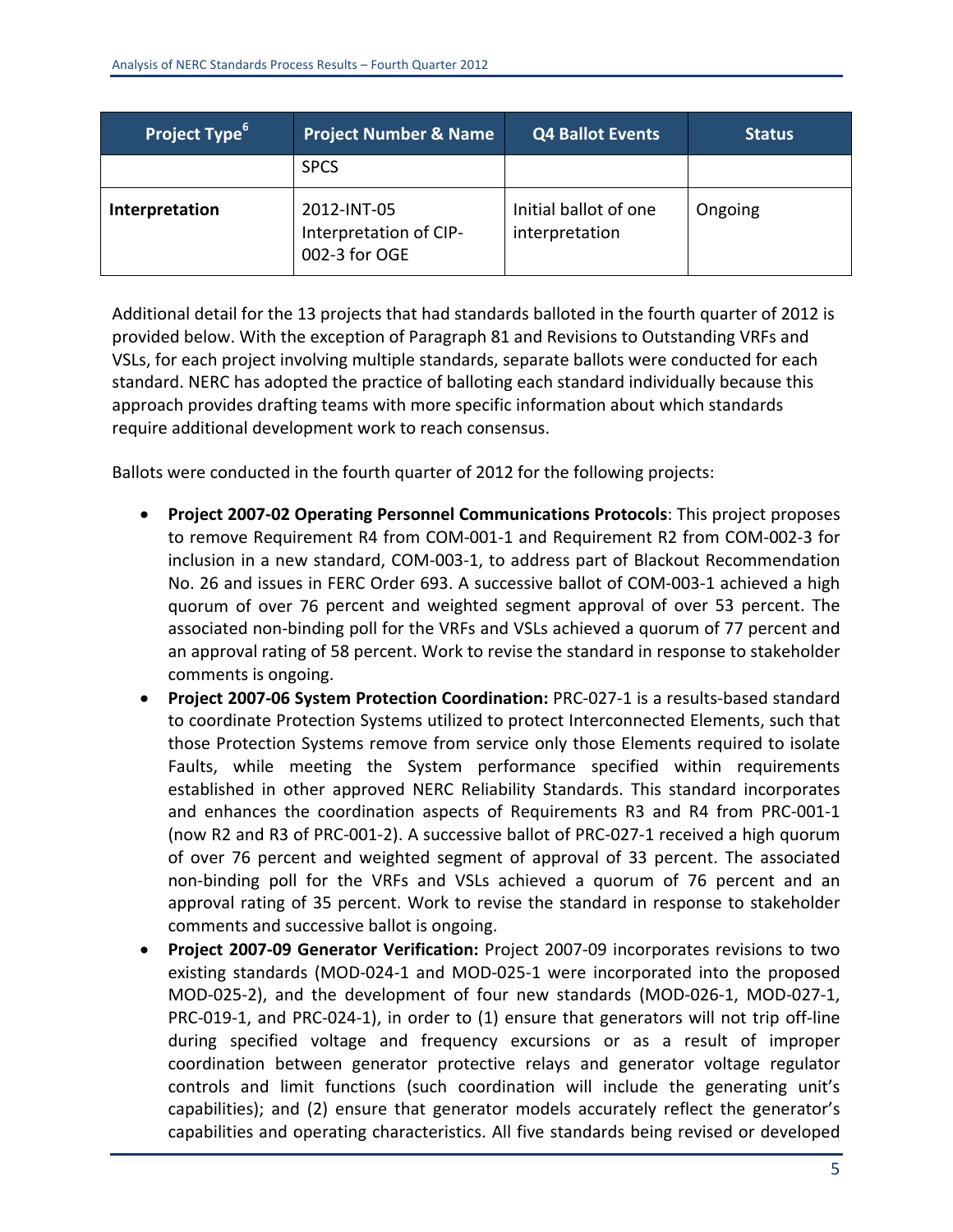were posted for a successive ballot that ended on October 31, 2012. In that ballot, all standards received a high quorum of at least 75 percent. MOD‐025‐2 received an approval rating of 68 percent; MOD‐026‐1 received an approval rating of 77 percent; MOD‐027‐1 received an approval rating of 72 percent; PRC‐019‐1 received an approval rating of 71 percent; and PRC‐024‐1 received an approval rating of 57 percent. In an associated non‐binding poll for the VRFs and VSLs, all of the polls achieved a quorum of at least 75 percent. The VRFs and VSLs for MOD‐025‐2 received an approval rating of 64 percent; the VRFs and VSLs for MOD-026-1 received an approval rating of 77 percent; the VRFs and VSLs for MOD‐027‐1 received an approval rating of 69 percent; the VRFs and VSLs for PRC-019-1 received an approval rating of 64 percent; and the VRFs and VSLs for PRC‐024‐1 received an approval rating of 52 percent. Additional work on PRC‐ 024‐1 is required, and the drafting team has posted the standard for another successive ballot that will end in 2013. The other four standards proceeded to recirculation ballot. In that ballot, MOD‐026‐1 received a high quorum of 79 percent; PRC‐019‐1, MOD‐027‐ 1, and MOD‐025‐2 all received a high quorum of at least 85 percent. MOD‐025‐2 received an approval rating of 73 percent; MOD‐026‐1 received an approval rating of 79 percent; MOD‐027‐1 received an approval rating of 74 percent; PRC‐019‐1 received an approval rating of 73 percent. All of the standards except PRC‐024‐1 will be presented to the Board for adoption in February 2013. PRC‐024‐1 is still under development.

- **Project 2007‐12 Frequency Response:** The proposed BAL‐003‐1 would set a minimum Frequency Response obligation for each Balancing Authority, provide a uniform calculation of Frequency Response and Frequency Bias Settings that transition to values closer to natural Frequency Response, and encourage coordinated Automatic Generation Control operation. A successive ballot concluded on November 6, 2012, achieving a high quorum of over 80 percent and a weighted segment approval of over 76 percent. The associated non‐binding poll for the VRFs and VSLs achieved a quorum of 76 percent and an approval rating of 76 percent. The recirculation ballot concluded on December 21, 2012 with a high quorum of 86 percent and weighted segment approval of over 76 percent. This standard will be presented to the Board for adoption.
- **Project 2007‐17 Protection System Maintenance and Testing**: This project merges requirements from four protection system maintenance standards into a single standard, PRC‐005‐2. A recirculation ballot of PRC‐005‐2 achieved a high quorum of 81 percent and ballot approval of approximately 80 percent. The standard was adopted by the Board in November 2012, and is pending regulatory filing.
- **Project 2008‐06 Cyber Security Order 706:** In the development of the NERC Version 5 CIP Reliability Standards, the Project 2008‐06 Cyber Security Order 706 standard drafting team was charged with addressing all remaining standards‐related issues from FERC Order No. 706. The standards provide a cyber security framework for the categorization and protection of Bulk Electric System (BES) cyber systems to support the reliable operation of the BES. In the fourth quarter of 2012, the ten CIP standards (CIP‐ 002‐5 through CIP‐009‐5, CIP‐010‐1, and CIP‐011‐1), an associated implementation plan, and 19 new or revised NERC Glossary Terms completed both a successive ballot and a recirculation ballot. The successive ballot, which ended on October 10, 2012, achieved a quorum of about 80 percent for all documents, and at least a 74 percent approval for all documents. The standards and associated documents were approved with high quorum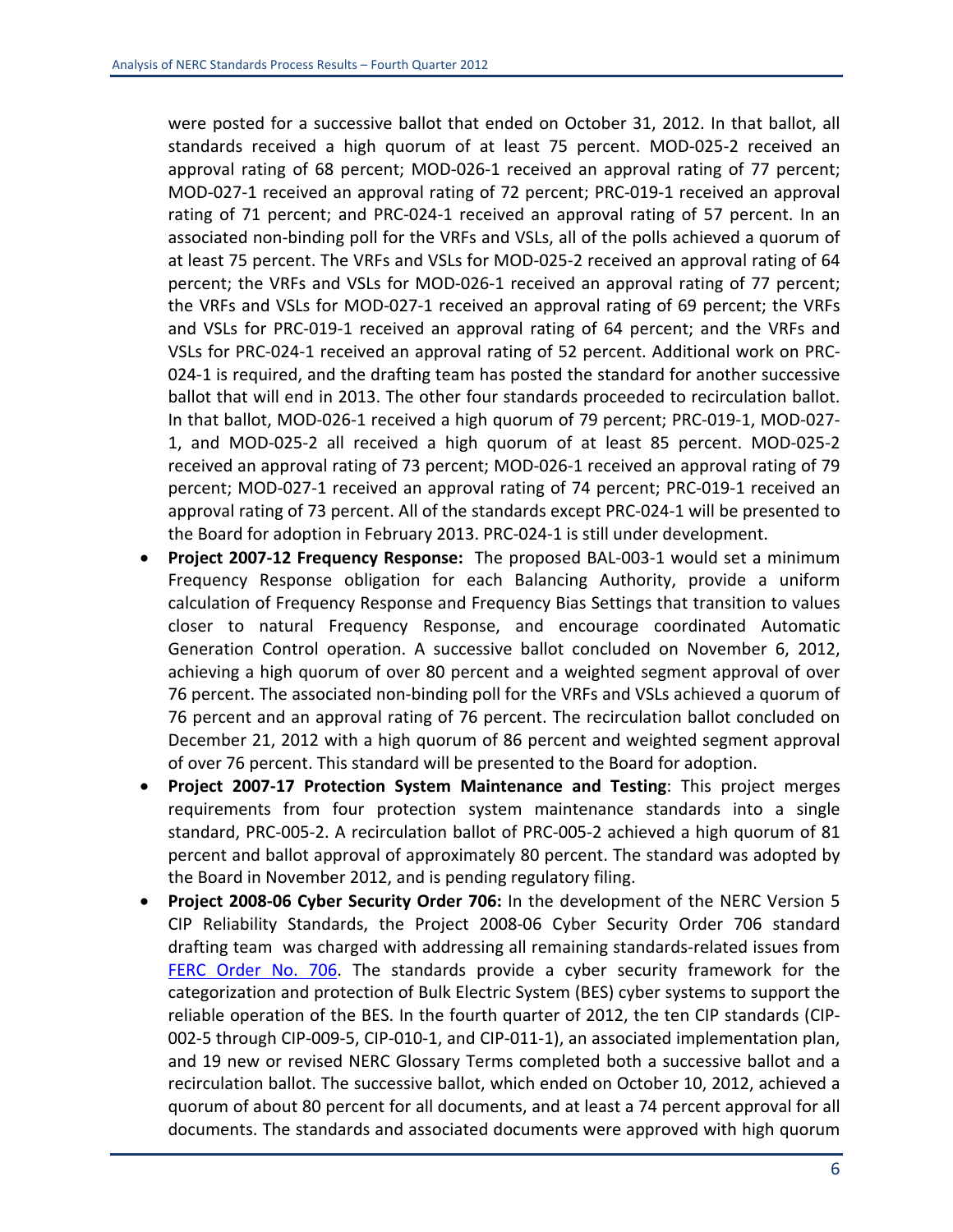of about 85 percent and at least a 78 percent approval rating in recirculation ballots that ended on November 5, 2012. Nine of the 12 recirculation ballots passed with over 90 percent approval. A non‐binding poll for the standards' VRFs and VSLs was also conducted alongside the recirculation ballot, and those assignments achieved a quorum of 75 percent and about 84 percent approval. The standards and all associated documents were adopted by the Board in November 2012 and are pending regulatory filing.

- **Project 2009‐19 Interpretation of BAL‐002‐0 Requirements R4 and R5:** This interpretation project clarifies the obligations of Balancing Authorities and Reserve Sharing Groups under certain conditions. An initial ballot of the interpretation was conducted in early 2010, but work on the interpretation was curtailed when the Standards Committee supported NERC staff's assessment that an interpretation could not be drafted that conformed to the guidance to interpretation drafting teams that an interpretation rely strictly on the requirements of the standard. In May 2012, the Board provided additional guidance for interpretations, indicating that interpretation drafting teams need not be limited to the language of the requirements in the standard in preparing an interpretation. After receiving this guidance, the project was reactivated. A successive ballot concluded on September 4, 2012. The interpretation achieved a high quorum of over 79 percent and a weighted segment approval of over 87 percent. Work to revise the interpretation in response to stakeholder comments was completed and a recirculation ballot was initiated on September 28, 2012, achieving a high quorum of over 85 percent and a weighted segment approval of over 90 percent. This interpretation was adopted by the Board in November 2012 and is pending regulatory filing.
- **Project 2009‐01 Disturbance and Sabotage Reporting**: This project consolidates requirements from CIP‐001‐2a Sabotage Reporting and EOP‐004‐1 Disturbance Reporting into a single standard, EOP‐004‐2. A recirculation ballot of the standard achieved a high quorum of over 85 percent and weighted segment approval of over 71 percent. The associated non‐binding poll for the VRFs and VSLs achieved a quorum of 79 percent and an approval rating of 71 percent. The standard was adopted by the Board in November 2012, filed with FERC in December 2012, and is pending regulatory approval.
- **Project 2010‐11 TPL Table 1 Order:** This project addresses FERC Order RM06‐16‐009, which requires the Electric Reliability Organization (ERO) to clarify TPL-002-0, Table  $1$ footnote 'b', regarding the planned or controlled interruption of electric supply where a single contingency occurs on a transmission system. The Standard Authorization Request (SAR) provided a revision to TPL Table 1 footnote 'b' to provide clarity to industry with regard to the planned or controlled interruption of electric supply where a single contingency occurs on a transmission system. The referenced table appears in TPL‐001, TPL‐002, TPL‐003, and TPL‐004, so while the FERC Order was for TPL‐002, the change is reflected in all four standards. The initial ballot for the revisions to a single footnote that were incorporated into two standards (TPL‐002‐1c– System Performance Following Loss of a Single BES Element as footnote 'b', and TPL‐001‐2a – Transmission System Planning Performance Requirements as footnote 12) achieved a high quorum of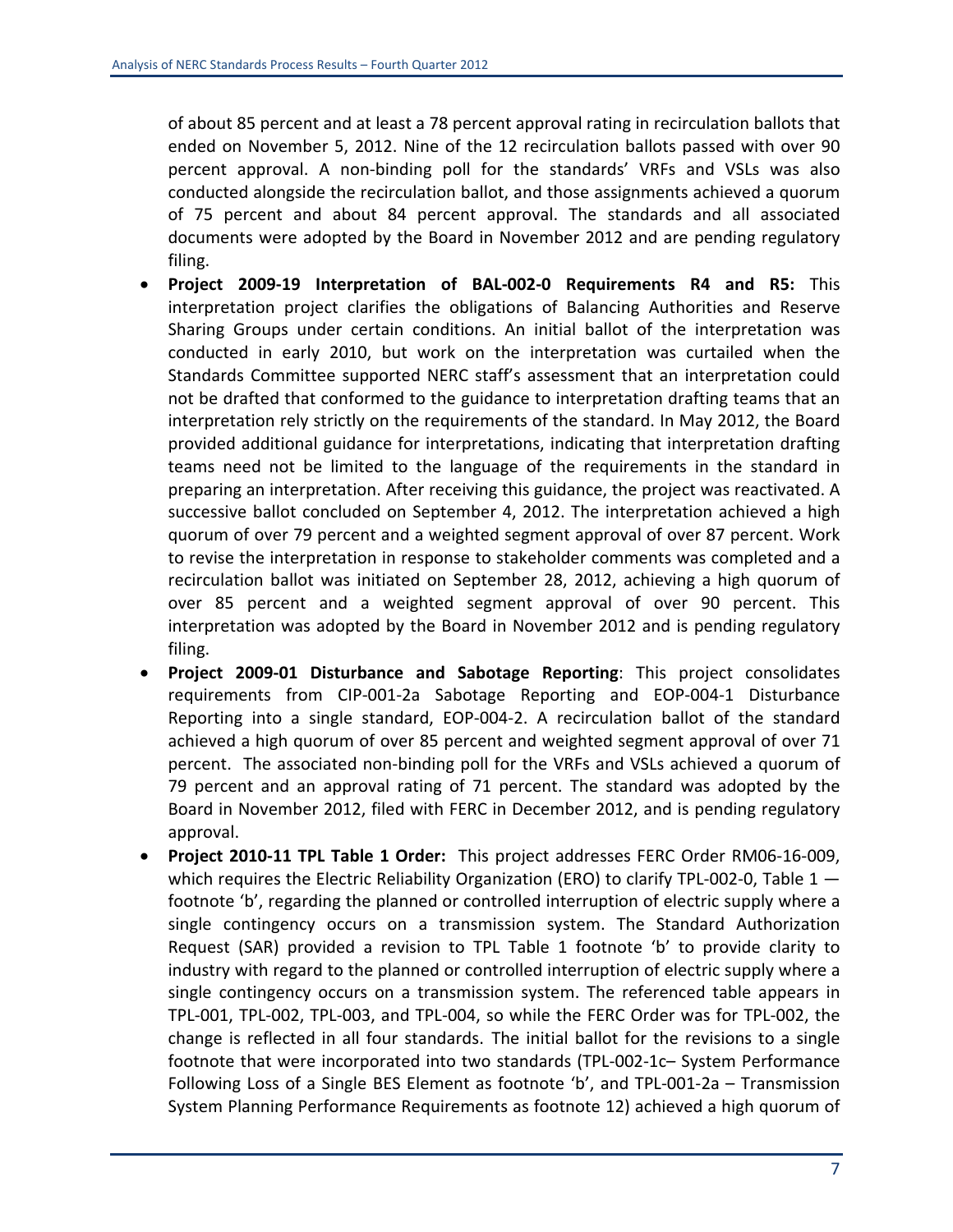over 80 percent; the weighted segment approval was over 56 percent. Work to revise the standard in response to stakeholder comments is ongoing.

- **Project 2012‐INT‐02 Interpretation of TPL‐003 and TPL‐004:** This interpretation request was submitted by SPCS to address FERC's concern about the study of single point of failure in protection systems, documented in Order No. 754. An initial ballot for the interpretation of TPL‐003‐0a – System Performance Following Loss of Two or More Bulk Electric System Elements (Category C) and TPL‐004‐0 – System Performance Following Extreme Events Results in the Loss of Two or More Bulk Electric System Elements (Category D) achieved a high quorum of over 84 percent and weighted segment approval of over 72 percent. Work to revise the interpretation in response to stakeholder comments is ongoing.
- **Project 2012‐INT‐05 Interpretation of CIP‐002‐3:** OGE requested interpretation of CIP‐ 002‐3 for clarification regarding the applicability of CIP‐002‐3 to Advanced Meter Infrastructure systems. An initial ballot of the interpretation achieved a high quorum of over 84 percent and weighted segment approval of over 95 percent. Work to revise the interpretation in response to stakeholder comments is ongoing.
- **Project 2013‐02 Paragraph 81:** This project is responsive to paragraph 81 of FERC's March 15, 2012 Order issued on NERC's Find, Fix and Track process. The purpose of the project is to retire or modify FERC‐approved Reliability Standard requirements that, as FERC noted, "… provide little protection to the reliable operations of the BES…," are redundant or unnecessary, or whose retirement or modification could increase the efficiency of the ERO's compliance programs. The project identifies Reliability Standard requirements that clearly meet the criteria set forth in the SAR and do not require extensive technical research. Future standards projects will incorporate work on Reliability Standard requirements that need additional technical research before retirement or modification. This project achieved a high quorum of over 75 percent; the weighted segment approval was over 96 percent. At the end of the fourth quarter 2012, work to revise the list of requirements being proposed for retirement in response to stakeholder comments was ongoing.
- **Revisions to Outstanding VRFs and VSLs:** Initiated by NERC staff and completed in coordination with FERC staff and stakeholders, this project addresses a set of VRF and VSL assignments in 29 standards that FERC identified as needing possible revision or further justification. In general, the VRFs and VSLs require revision in order to reflect the NERC and FERC VRF and VSL guidelines finalized between 2007 and 2009. The revised assignments were posted for a single 45‐day comment period and non‐binding poll, and they received 73 percent approval in a poll with a high quorum of just over 78 percent. The revisions were approved by the Board in December 2012 and are pending regulatory filing.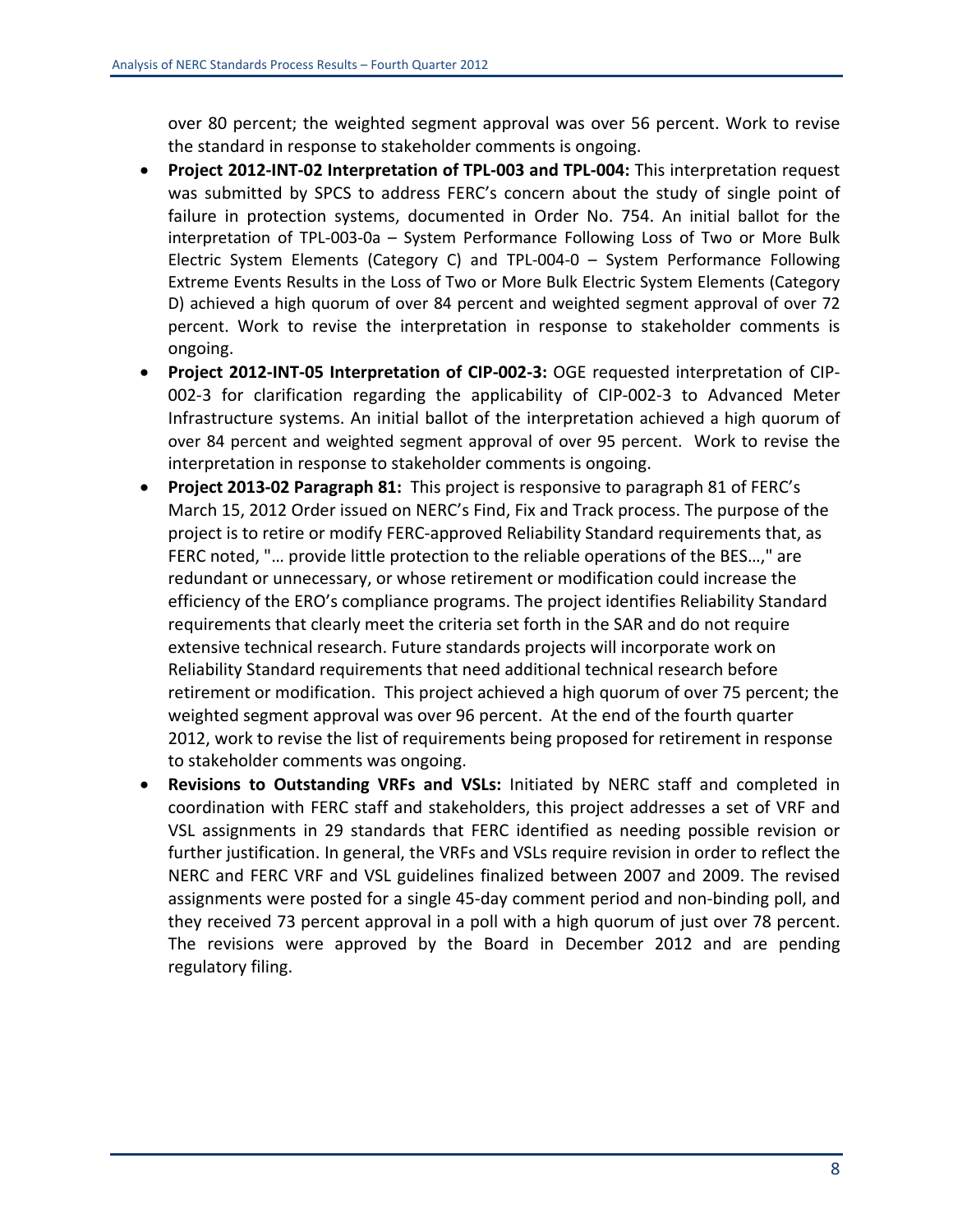## **Q4 2012 Ballots and Comparison to Baseline Data**

In the version of this report filed on January 31, 2011, NERC provided baselines for each phase of development for standards projects. These baselines were established by grouping all NERC standards projects from 2006 through 2010 into four categories (new standards, revisions to existing standards, expedited projects, and interpretations) and then averaging the times for each phase of development within each group. Averages were developed by project without consideration to the number of standards associated with each project.

In this section of the report, NERC compares the projects balloted each quarter against these baselines to identify trends in the time required for various phases of standards development. As noted above, during the fourth quarter of 2012, NERC conducted ballots of 22 standards, three interpretations, 19 new or revised definitions, and one project that proposed retirements of requirements in 22 standards. Only standards and interpretations balloted during the fourth quarter of 2012 are included in the chart.

Chart 1 compares the development phases for each of the standards revision projects, including Project 2013‐02, which proposed retirements to requirements in 22 standards.



### **Q4 2012 Projects to Revise Existing Standards**

#### **Chart 1**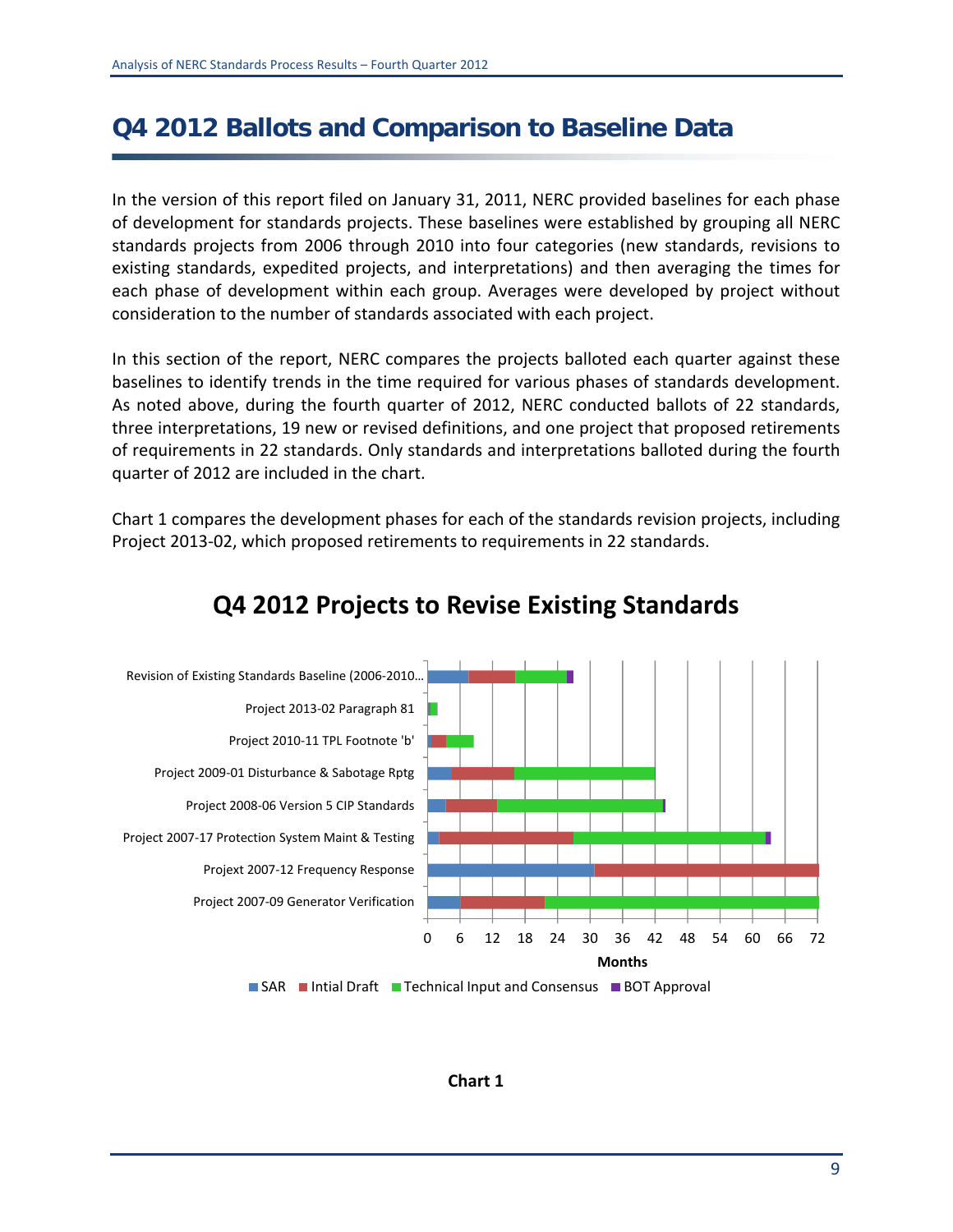Chart 2 compares the development phases of the two projects to develop new standards that were balloted in the fourth quarter against the baseline for all such projects balloted between 2006 and 2010.





Chart 3 compares the development phases of the three interpretation project balloted in the fourth quarter to the baseline of all interpretations balloted between 2006 and 2010.



**Chart 3**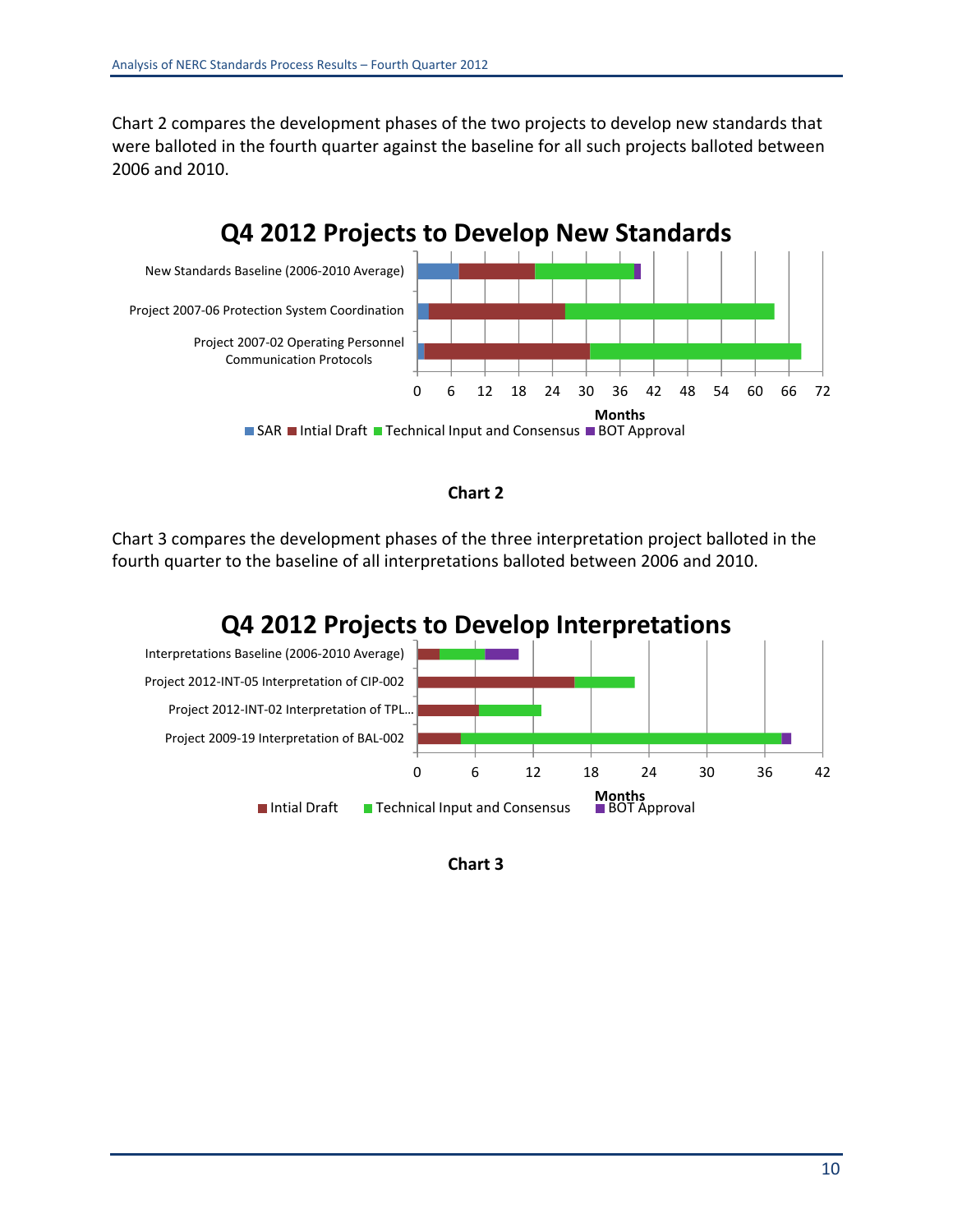**SAR Development Phase**. For all but one of the standards projects balloted in the fourth quarter of 2012, the SAR was finalized quickly after being posted for industry review. From 2006 to 2010, SAR development times averaged eight months for a project to revise one or more existing standards, and slightly less for projects to develop one or more new standards. Eight of the nine projects that were balloted in the fourth quarter had SAR development phases of about six months or less. Only one project, Project 2007‐12 Frequency Response, had a SAR development phase longer than the baseline. This general trend toward the shortening of the SAR development period is expected to continue as consensus on the scope of a project, as well as much of the technical analysis, is expected to be completed prior to the initiation of work on the project.

**Initial Draft Phase**. The 2006‐2010 baseline for the initial draft input phase was just under nine months for revision projects, just under 14 months for new standard projects, and just over two months for interpretations. One of the seven revision projects, Project 2010-11 TPL Footnote b, took less than three months to develop the initial draft, and Project 2013‐02 Paragraph 81 skipped the initial draft phrase and move straight from the informal consensus-building phase into the technical input and consensus phase. All other projects from the fourth quarter of 2012 took longer than the baseline to complete an initial draft. Many of these projects included more than one standard and took only slightly longer than the baseline to complete the technical input phase. For instance, Project 2008‐06 revised or developed 10 CIP standards and only took 9.5 months to develop the initial draft, which indicates that NERC is implementing the tools to more efficiently develop initial drafts, even for complicated, large projects. Additionally, changes proposed to drafting team makeup for 2013 and beyond should make the development of an initial draft more efficient; drafting teams will be smaller and more agile and may be in a better position to develop drafts quickly with the informal participation of other industry subject matter experts.

**Technical Input Phase**. Drafting teams seek technical input from the industry through the formal and informal posting periods. Between each posting, the drafting team reviews the feedback received from stakeholders and makes revisions to the standard or standards. For a formal posting, drafting teams are also required to respond to each stakeholder comment. Thus, the technical input phase includes periods of time when standards and associated documents are posted for industry review – typically either for 30 or 45 days – alternating with periods of time during which the drafting team is reviewing the input provided, revising the standards and associated documents, and preparing both individual and summary responses to the comments received. The technical input phase is essentially a highly-organized dialogue between the drafting team and other industry stakeholders.

Seven projects, 2007‐09 Generator Verification (with the exception of PRC‐024‐1), 2007‐12 Frequency Response, 2007‐17 Protection System Maintenance & Testing, 2008‐06 Cyber Security Order 706 (CIP Version 5), 2009‐01 Disturbance and Sabotage Reporting, Revisions to Outstanding VRFs and VSLs, and 2009‐19 Interpretation of BAL‐002‐0 R4 and R5 by NWPP Reserve Sharing Group, completed their technical input phase in the fourth quarter of 2012. The standards in those projects are either awaiting Board adoption or pending regulatory filing. For the remaining seven projects, the technical input phase will continue.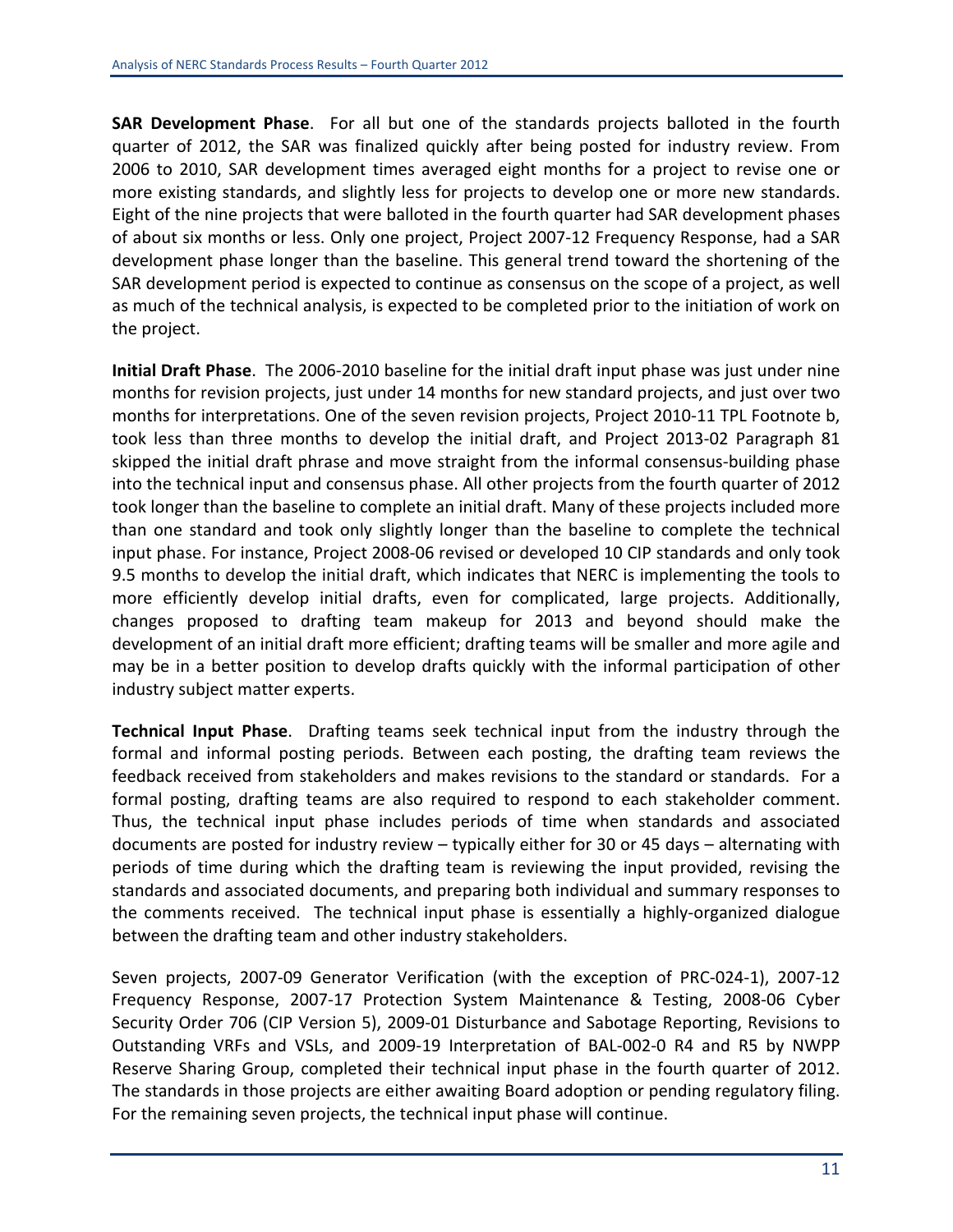The 2006‐2010 baseline for the technical input phase was nine‐and‐a‐half months for revision projects, just under 18 months for new standard projects, and just under five months for interpretations. The technical input phases for Project 2013‐02 Paragraph 81 and 2010‐11 TPL Footnote b are poised to take less time than that to complete the input process, but the technical input phase has taken longer for all other projects.

In 2013 and beyond, changes proposed to the Standard Processes Manual will reduce some of the burden on drafting teams during the technical input phase without eliminating the requirement to review and consider each industry comment. That change, combined with the increased focus on informal consensus building in early stages of the development process, will help reduce the time spent during the formal technical input process.

**Board of Trustee Adoption.**  The baseline period of time between ballot pool approval of a standard and Board adoption of the standard is about five weeks. The period of time between ballot pool approval of a standard and Board adoption can vary based on the Board's fixed schedule of face-to-face meetings, but in the fourth quarter of 2012 all standards or interpretations projects that completed ballot pool approval were adopted by the Board in one month or less – a shorter time period than the baseline.

**Filing with Regulatory Authorities**. During the fourth quarter of 2012, two filings to FERC were made for standards projects that required Board adoption.

- On November 21, 2012, a Petition for Approval of Proposed Reliability Standard VAR‐ 002‐2b Generator Operation for Maintaining Network Voltage Schedules was submitted in Docket No. RD13‐2‐000.
- On December 31, 2012, a Petition for Approval of Proposed Reliability Standard EOP‐ 004‐2 Event Reporting was submitted in Docket No. RD13‐3‐000.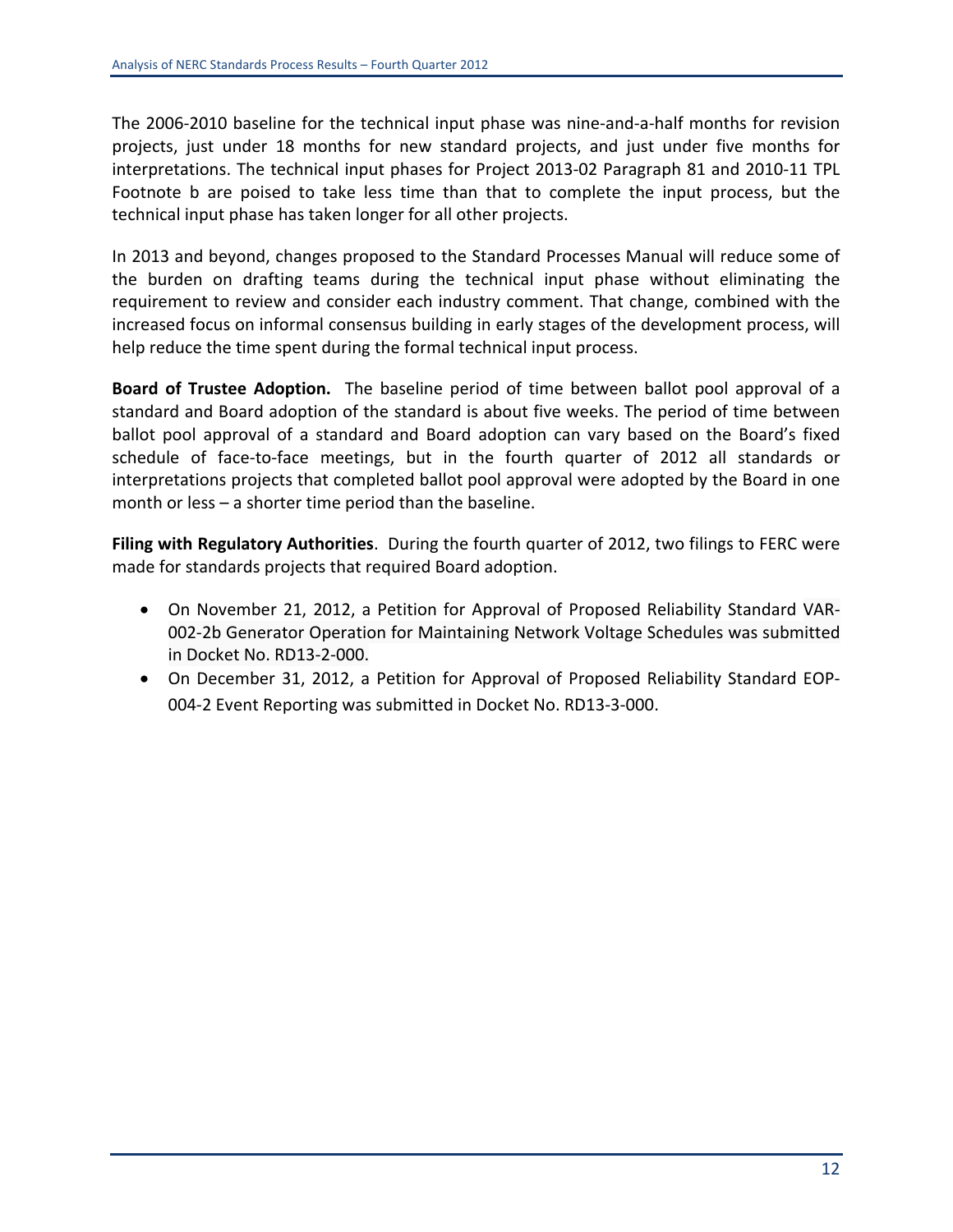## **Conclusion**

In the fourth quarter of 2012, NERC has demonstrated its ability to conduct its standards process more efficiently in projects like Project 2013‐02 Paragraph 81, Project 2008‐06 Version 5 CIP Standards, and Project 2010‐11 TPL Footnote b. These projects illustrate the importance of informal consensus building early in the development process, expert project management, and the collaboration of the industry in providing clear, concise, and actionable feedback. Along with continuing to utilize these proven tools for success in 2013 and beyond, NERC has introduced a number of other efforts to modify its standards development process to ensure a clear focus on the efficient production of technically sound Reliability Standards.

NERC has made significant strides toward implementing the Standard Process Input Group's recommendations for improving the standards development process. In large part, that progress is evident in the proposed changes to the Standard Processes Manual (SPM), which is slated for recirculation ballot in early 2013. Changes to the SPM will promote informal consensus building and collaboration between standards and compliance staff; streamline the commenting and balloting process; reduce the requirement for periodic review; and incorporate a waiver provision to allow for modifications to the standards development process for good cause.

These changes will be supported by substantial organizational changes in the standards department that were implemented in the third quarter of 2012, the Board adoption of the Reliability Standards Development Plan 2013‐2015 (which represents a bold revision of NERC's approach to managing the standards development workload), and enhanced guiding documents for the Standards Committee. Together, these efforts will enable NERC to improve the efficiency of its standards development process and transform the ERO's body of standards into a world‐class body of results‐based standards.